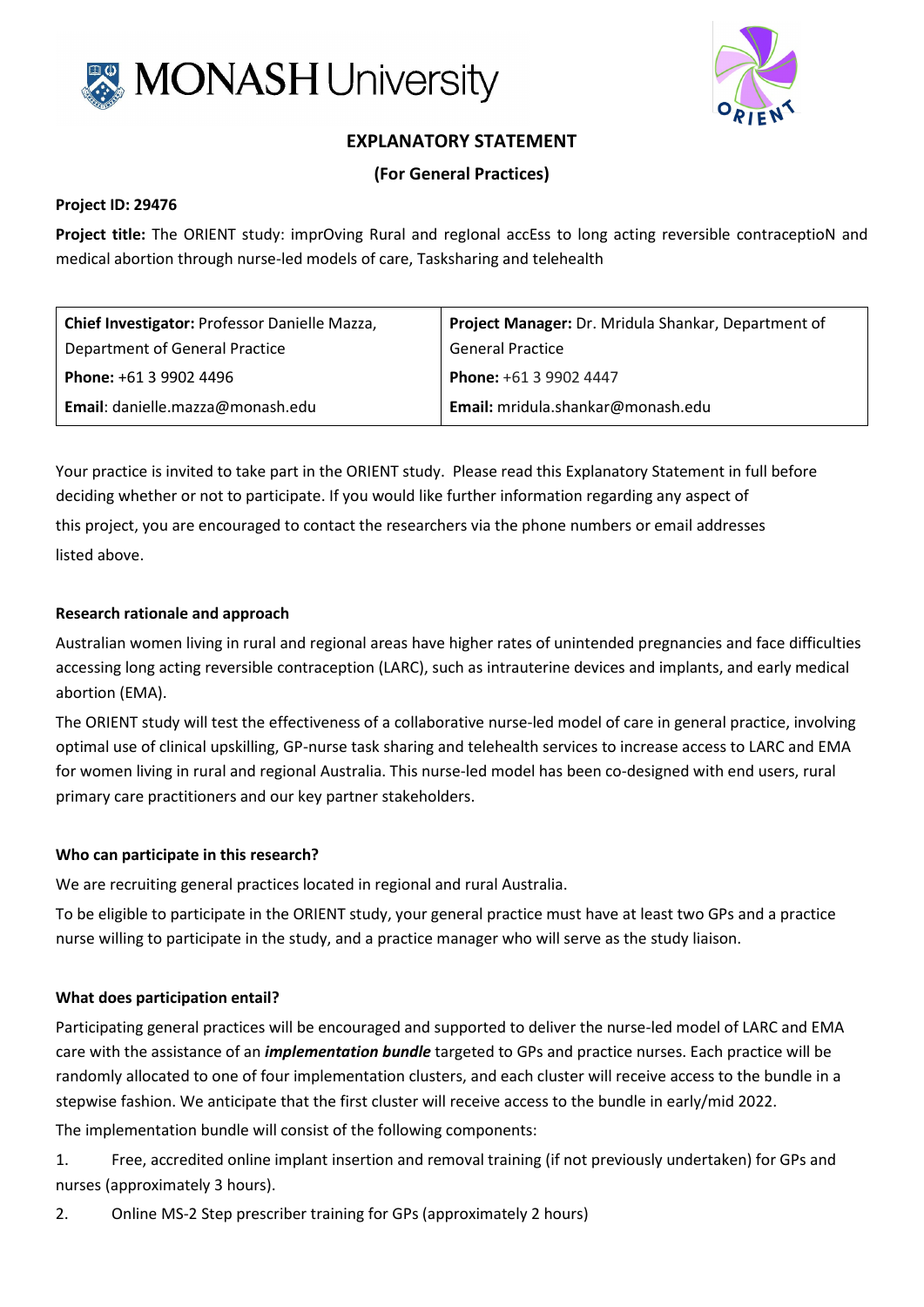- 3. Free, accredited online LARC and EMA education for nurses (approximately 3 hours)
- 4. Educational outreach for the practice (GP, nurse and practice manager) via a single online 60-minute session
- 5. Enrolment of GPs and nurses into an Australia-wide virtual Community of Practice for access to clinical experts, discussions with like-minded clinicians and resources to support delivery of LARC and EMA services within general practice. This activity is self-paced.

Participating GPs, nurses and practice managers will also be asked to complete short surveys at various time points in the study period. Each survey should take no more than 10-15 minutes to complete.

#### **Participation Reimbursement**

GPs and staff nurses who enrol in the trial and complete all necessary components of the intervention bundle will be financially compensated for their time. Specifically, GPs will receive \$500 and PNs will receive \$200 upon confirmation that they have completed all training components and participated in the educational outreach session. Practice managers will receive a \$100 gift card for their participation in educational outreach and for serving as the study liaison. Separately, at the end of the trial, each participating practice will receive a single reimbursement of \$500 for administrative time needed to provide access to data for assessment of trial outcomes.

#### **Source of funding**

This research study is funded by a Medical Research Future Fund (MRFF) Primary Health Care Research grant. There are no declarable conflicts of interest.

#### **Consenting to participate in the project and withdrawing from the research**

You may express your interest to take part in this study via the QR code and [link](mailto:link) [\(https://redcap.link/jdcgo0n4\)](https://redcap.link/jdcgo0n4) or by emailing [orient.trial@monash.edu.](mailto:orient.trial@monash.edu) Your practice's participation in the study will begin once participating GPs, practice nurse and practice manager have signed the consent form.

Participation in this study is completely voluntary. If you agree to participate, you can withdraw from the study at any time. If your practice decides after commencing the trial that you/they do not wish to continue, then you/they do not need to do so. There will be no negative consequences associated with refusal or withdrawal from participation.

If you do wish to withdraw from the study you will need to complete and sign the "Participant withdrawal of consent form" which can be provided by an ORIENT researcher. We will retain any data collected prior to withdrawal for future studies unless otherwise indicated.

# **Possible benefits and risks to participants**

The nurse-led model of care and its implementation will equip primary care health professionals located in rural and regional areas with the resources, networks, knowledge and skills to improve reproductive health outcomes for women. A key outcome of the ORIENT study will be to examine not only the impact on LARC uptake and EMA access, but the feasibility and economic viability of a nurse-led model. The intervention (if proven) can be scaled up nationally to decrease unplanned pregnancy and improving reproductive health outcomes for women through improving access to LARC methods and EMA.

Collected data will be de-identified, thereby minimizing the risk of loss of confidentiality. Separately, you may be at risk of psychological distress when discussing abortion and contraception service delivery. In order to mitigate this risk, we have a distress protocol which offers reassurance of the aims of the project and confidentiality of the data. If you wish to speak to someone about any discomfort you experience you may contact Lifeline (13 11 14) and/or the

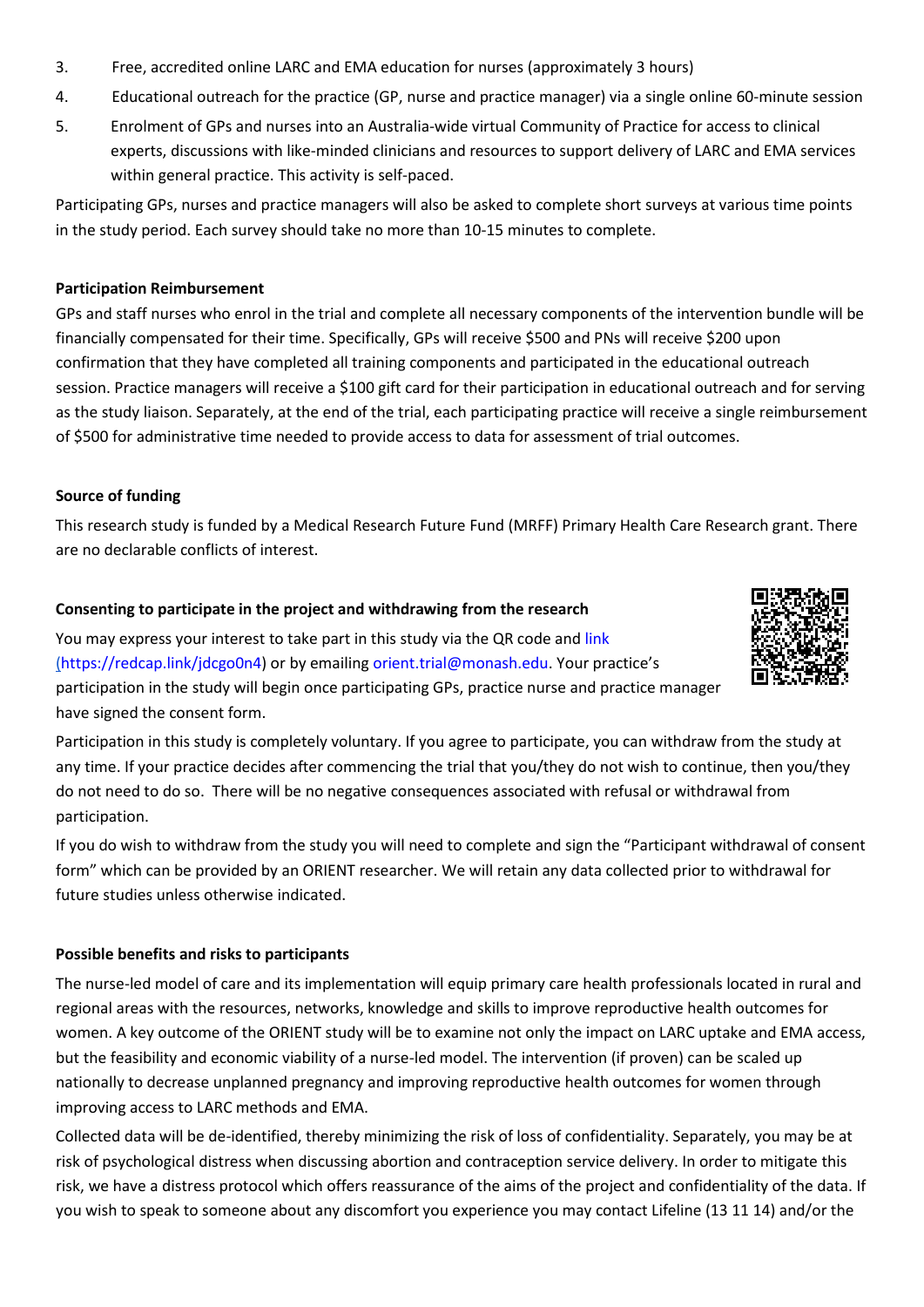project manager of the ORIENT study who can also provide you with the contact information of appropriate mental health services based on your personal preferences.

# **Confidentiality**

All aspects of this study, including results, will be strictly confidential and only the principal researchers will have access to information provided by participants. No individual data will be disclosed and all data will be de-identified for analysis and reporting.

# **Storage of data**

Any data collected will be stored on a secure drive on the Monash server. All electronic data (e.g. participant databases) will be password protected and will only be accessible by the researchers. Where non-Monash University parties require access, secure data exchange methods will be used such as password protected USB drives, encrypted files, or a secure Dropbox folder. Survey data will be collected via REDCap (browser-based platform housing survey data) and will be stored on a password-protected electronic database.

Any written data will be compiled onto a MS Word document and stored on Monash University password-protected computers and disposed of after five years in line with university protocol.

#### **Use of data for other purposes**

Secondary use of data increases the value of your data. The aggregated de-identified data collected may be used for purposes other than this study where ethics approval has been granted.

#### **Results**

The rate of LARC prescribing will be our primary outcome using data from Medicare on PBS dispensed LARC prescriptions. We will also assess the rate of MS2Step prescribing (the combined pack of mifepristone/misoprostol prescribed for medical abortion) and the rate of telehealth services under the MBS.

We expect to present de-identified findings from the study at conference(s) and publish our findings in peerreviewed journals. Abstracts of conference presentations or links to journal publications will be directly shared with you via email or post. Participants can also contact Mridula Shankar (Project Manager) at [mridula.shankar@monash.edu](mailto:mridula.shankar@monash.edu) to request a copy of published results or for any further information regarding the study.

#### **Complaints**

Should you have any concerns or complaints about the conduct of the project, you are welcome to contact the Executive Officer, Monash University Human Research Ethics Committee (MUHREC):

Executive Officer Monash University Human Research Ethics Committee (MUHREC) Room 111, Chancellery Building D, 26 Sports Walk, Clayton Campus Research Office Monash University VIC 3800 Tel: +61 3 9905 2052 Email: [muhrec@monash.edu](mailto:muhrec@monash.edu) Fax: +61 3 9905 3831